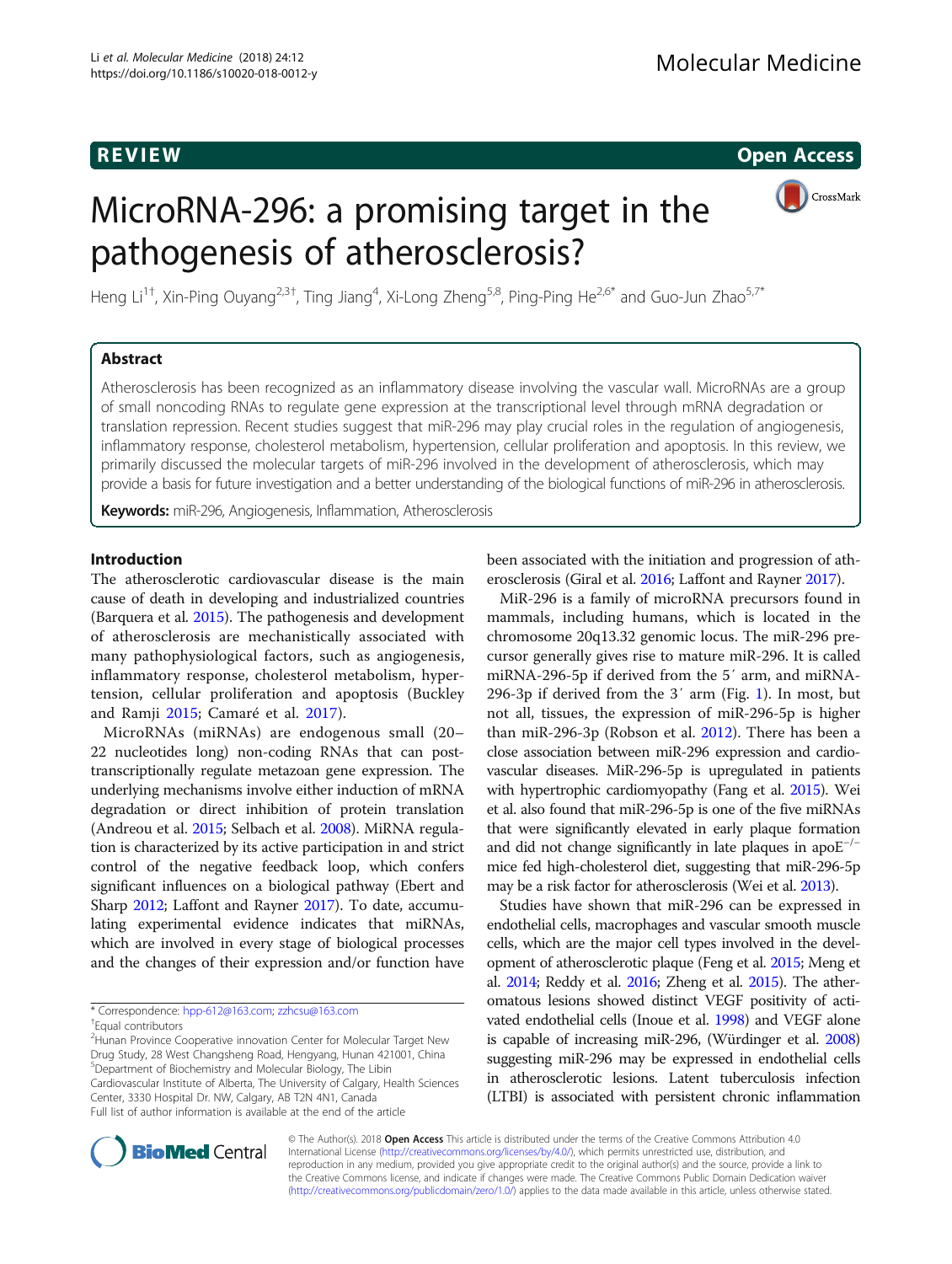<span id="page-1-0"></span>

and has pro-atherogenic effect in human vessels (Huaman et al. [2015](#page-7-0)). Identification of LTBI infection-related miR-NAs in human macrophages showed that miR-296-5p was significantly increased than the uninfected cells (Meng et al. [2014;](#page-7-0) Zheng et al. [2015\)](#page-7-0). Type 1 and type 2 diabetes are associated with an enhanced inflammatory state and that inflammatory cells contribute to atherosclerotic lesion initiation and lesion disruption (Kanter et al. [2008\)](#page-7-0). Reddy and colleagues found that miR-296 was upregulated in db/db VSMC compare to db/+ VSMC via small RNA-sequencing (Reddy et al. [2016\)](#page-7-0). However, the function of miR-296, especially its role in atherosclerosis, has not been extensively studied.

MiR-296 has many bioinformatics targets that have been predicted and biologically validated in human and mouse (Table [1\)](#page-2-0), suggesting that miR-296 has a wide range of potential biological functions. In this overview, we summarized the current knowledge regarding the potential roles of miR-296 in atherosclerosis (Table [2\)](#page-3-0) and tried to provide a basis for future investigation and expand our insights into miR-296 functions in atherosclerosis.

# MiR-296 in angiogenesis

Neovascularization in atherosclerotic lesions plays an important role in plaque growth and instability (Camaré et al. [2017](#page-6-0)). MiR-296 belongs to the family of "angiomirs" due to its functions associated with angiogenesis (Würdinger et al. [2008\)](#page-7-0). MiR-296 and angiogenesis were significantly upregulated following cerebral ischemic injury (Feng et al. [2015](#page-7-0)). The formation of capillary-like structures of human umbilical vein endothelial cells (HUVEC) was markedly enhanced by adenovirus-mediated overexpression of miR-296 (Feng et al. [2015](#page-7-0)). The sequence-specific inhibition of miR-296 by intravenous injection of cholesterolconjugated antagomir can reduce neovascularization in a mouse tumor model (Würdinger et al. [2008](#page-7-0)).

The vascular endothelial growth factor (VEGF) and Notch signaling pathways are crucial in angiogenesis that

is promoted by VEGF and inhibited by Notch under most developmental or pathological conditions (Kim et al. [2017](#page-7-0); Mao and Meng [2017](#page-7-0)). Overexpression of miR-296 was observed to increase the expression levels of VEGF and vascular endothelial growth factor receptor 2 (VEGFR2) and simultaneously reduce the expression levels of delta-like ligand 4 (DLL4) and Notch1 (Feng et al. [2015](#page-7-0)). One of the miR-296 targets is hepatocyte growth factor-regulated tyrosine kinase substrate (HGS). MiR-296 can reduce the levels of HGS and HGS-mediated degradation of VEGFR2 and platelet-derived growth factor receptor-β (PDGFR-β) (Würdinger et al. [2008\)](#page-7-0). VEGFR and PDGFR are the targets of anti-angiogenic therapies (Batchelor et al. [2007](#page-6-0); Shih and Holland [2006\)](#page-7-0). The Notch pathway lies downstream of the VEGF signaling, and the activation of VEGF signaling increases the expression of Notch ligands DLL4 (Liu et al. [2014](#page-7-0); Lobov et al. [2007](#page-7-0)). This finding is contradictory to the research showing that miR-296 promotes VEGF signaling and inhibits the Notch pathway. It is possible that there is another target gene for miR-296, which downregulates the expression of DLL4 and Notch. Further research is needed to elucidate the mechanisms by which miR-296 regulates the angiogenesis.

# MiR-296 in inflammatory response MiR-296 regulates NF-кB pathway

In miR-296 overexpressed HCT116 cells, western blot analysis showed that nuclear transcription factor-κB (NF-κB) P65 protein was decreased, while the pP65 level was elevated with enhanced nuclear import. On the contrary, NF-κB P65 level was decreased in cells with low expression of miR-296 (Zhai et al. [2016\)](#page-7-0). Therefore, these findings suggest that miR-296 plays an important role in regulating NF-κB signaling pathway.

In mammals, there is a Numb homolog called "Numblike" or NumbL, that is a cytoplasm protein and has redundant functions in embryonic neurogenesis. The studies have shown that overexpression of NumbL can inhibit NF-κB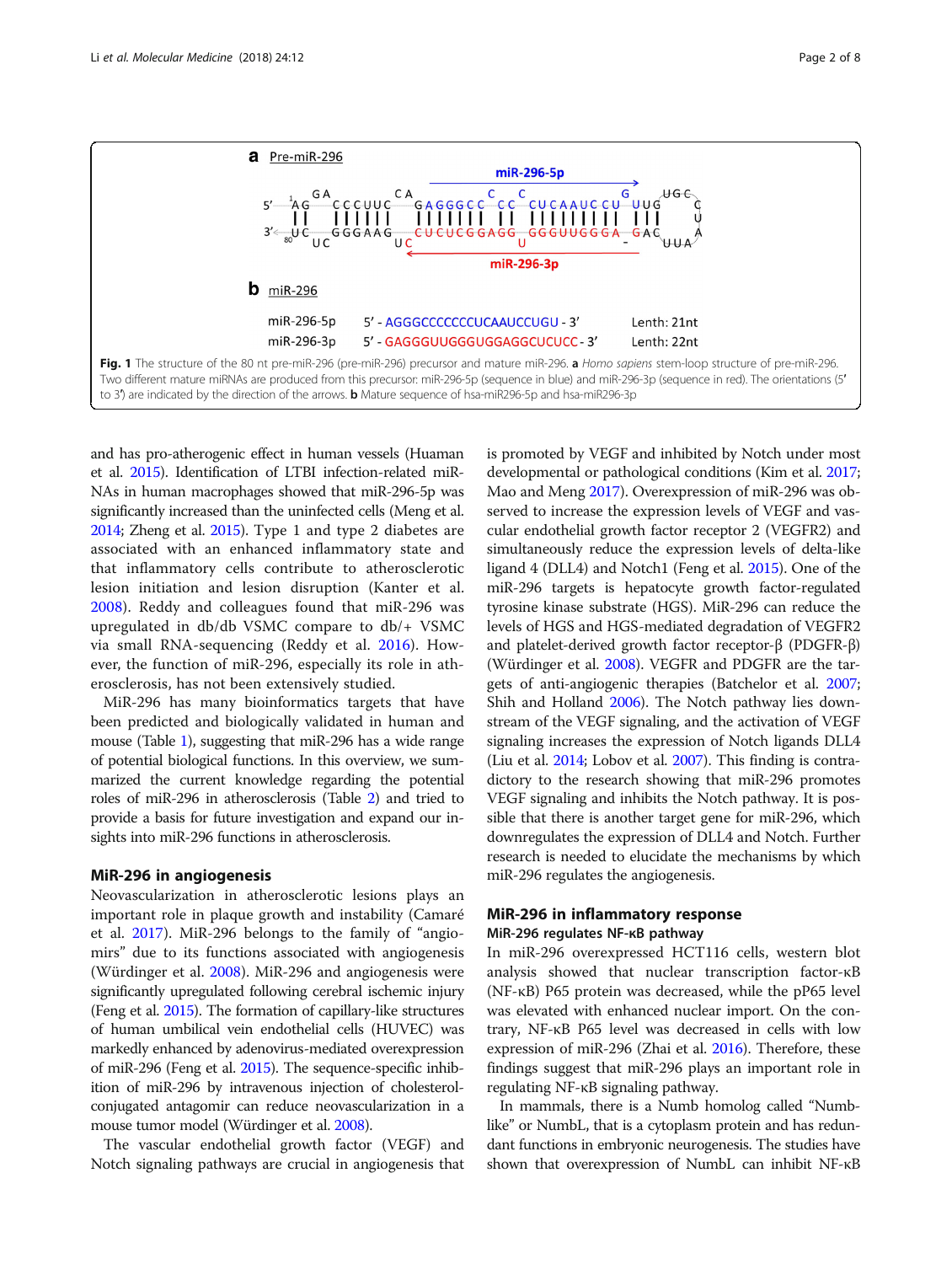| miRNA Name      | Target gene       | Gene Description                                                     | Bioinformatics prediction tool | Biological validation |
|-----------------|-------------------|----------------------------------------------------------------------|--------------------------------|-----------------------|
| hsa-miR-296-5p  | HMGA1             | high mobility group AT-hook 1                                        | miRDB, TargetScan              | Yes                   |
| hsa-miR-296-5p  | <b>NUMBL</b>      | numb homolog (Drosophila)-like                                       | miRDB, TargetScan              | Yes                   |
| hsa-miR-296-5p  | <b>BOK</b>        | BCL2-related ovarian killer                                          | miRDB                          | Yes                   |
| hsa-miR-296-3p  | CX3CR1            | chemokine (C-X3-C motif) receptor 1                                  | miRDB                          | Yes                   |
| mmu-miR-296-5p  | Pin1              | protein (peptidyl-prolyl cis/trans isomerase)<br>NIMA-interacting 1  | miRDB                          | Yes                   |
| hsa-miR-296-3p  | <b>PTEN</b>       | phosphatase and tensin homologue                                     | TargetScan                     | Yes                   |
| hsa-miR-296-5p  | <b>NGFR</b>       | nerve growth factor receptor                                         | TargetScan                     | Yes                   |
| hsa-miR-296-5p  | FGFR1             | fibroblast growth factor receptor 1                                  | TargetScan                     | Yes                   |
| hsa-miR-296-3p  | SOCS6             | suppressor of cytokine signaling 6                                   | miRDB, TargetScan              | No                    |
| hsa-miR-296-5p  | RNF44             | ring finger protein 44                                               | miRDB, TargetScan              | <b>No</b>             |
| hsa-miR-296-5p  | EPN1              | epsin 1                                                              | miRDB, TargetScan              | <b>No</b>             |
| hsa-miR-296-3p  | ZBTB20            | zinc finger and BTB domain containing 20                             | miRDB, TargetScan              | <b>No</b>             |
| mmu-miR-296-3p  | ZBTB20            | zinc finger and BTB domain containing 20                             | miRDB, TargetScan              | N <sub>o</sub>        |
| mmu-miR-296-3p  | STRN3             | striatin, calmodulin binding protein 3                               | miRDB, TargetScan              | <b>No</b>             |
| hsa-miR-296-5p  | LYPLA2            | lysophospholipase 2                                                  | miRDB, TargetScan              | <b>No</b>             |
| mmu-miR-296-5p  | DYRK1B            | dual-specificity tyrosine-(Y)-phosphorylation<br>regulated kinase 1b | miRDB, TargetScan              | <b>No</b>             |
| mmu-miR-296-5p  | LYPLA2            | lysophospholipase 2                                                  | miRDB, TargetScan              | No                    |
| mmu-miR-296-5p  | Srf               | serum response factor                                                | miRDB, TargetScan              | <b>No</b>             |
| mmu-miR-296-5p  | SRRM3             | serine/arginine repetitive matrix 3                                  | miRDB, TargetScan              | No                    |
| hsa-miR-296-3p  | <b>LMLN</b>       | leishmanolysin-like (metallopeptidase M8 family)                     | miRDB                          | <b>No</b>             |
| hsa-miR-296-3p  | KLHL23            | kelch-like family member 23                                          | miRDB                          | No                    |
| hsa-miR-296-3p  | ZNF117            | zinc finger protein 117                                              | miRDB                          | No                    |
| hsa-miR-296-3p  | <b>CADPS</b>      | Ca <sup>++</sup> -dependent secretion activator                      | miRDB                          | <b>No</b>             |
| hsa-miR-296-3p  | NTF3              | neurotrophin 3                                                       | miRDB                          | No                    |
| -hsa-miR-296-5p | TEAD3             | TEA domain family member 3                                           | TargetScan                     | No                    |
| hsa-miR-296-5p  | BBC3              | BCL2 binding component 3                                             | TargetScan                     | No                    |
| hsa-miR-296-5p  | ISCA <sub>2</sub> | iron-sulfur cluster assembly 2                                       | TargetScan                     | No                    |
| hsa-miR-296-5p  | RIMS4             | regulating synaptic membrane exocytosis 4                            | TargetScan                     | <b>No</b>             |
| mmu-miR-296-3p  | SOCS6             | suppressor of cytokine signaling 6                                   | TargetScan                     | No                    |

<span id="page-2-0"></span>Table 1 Bioinformatics targets of miR-296 that were predicted and biologically validated in human and mouse

activation induced by TNFα and IL-1β, and knockdown of NumbL promotes NF-κB activation, (Ma et al. [2008](#page-7-0)) suggesting that NumbL plays a negative effect on NF-κB activation. Transfection of A549 NSCLC (non-small cell lung cancer) cells with miR-296-5p was found to inhibit the mRNA and protein expression of NumbL. Two hypothetical miR-296-5p -responsive sites were predicted in the NumbL 3′UTR. The combined mutagenesis of these two sites reversed miR-296-5p repression of NumbL regulatory sequences, suggesting that NumbL is a direct gene target of miR-296-5p (Vaira et al. [2013](#page-7-0)). Taken together, the current findings suggest that miR-296 may play an inflammatory role by targeted inhibition of NumbL and subsequent NFκB activation.

# MiR-296 regulates IKBKE expression

The inhibitor of κB kinase epsilon (IKBKE, IKKε, or IKKi) has been identified as an emerging modulator that limits chronic inflammation during metabolic disease and atherosclerosis. IKBKE is necessary to limit both the magnitude and temporal dynamics of Nod-like receptor protein 3 (NLRP3) inflammasome priming in macrophages. It has been reported that Ikbke−/<sup>−</sup> macrophages can secrete a large amount of IL-1β. Furthermore, IKBKE ablation in apoE−/<sup>−</sup> mice enhances NLRP3 inflammasome priming and promotes atherosclerosis (Patel et al. [2015\)](#page-7-0). MiR-296- 5p may play a negative role in the regulation of IKBKE by targeted inhibition. Robson et al. found that miR-296-5p transfection represses luciferase expression of the PGL3-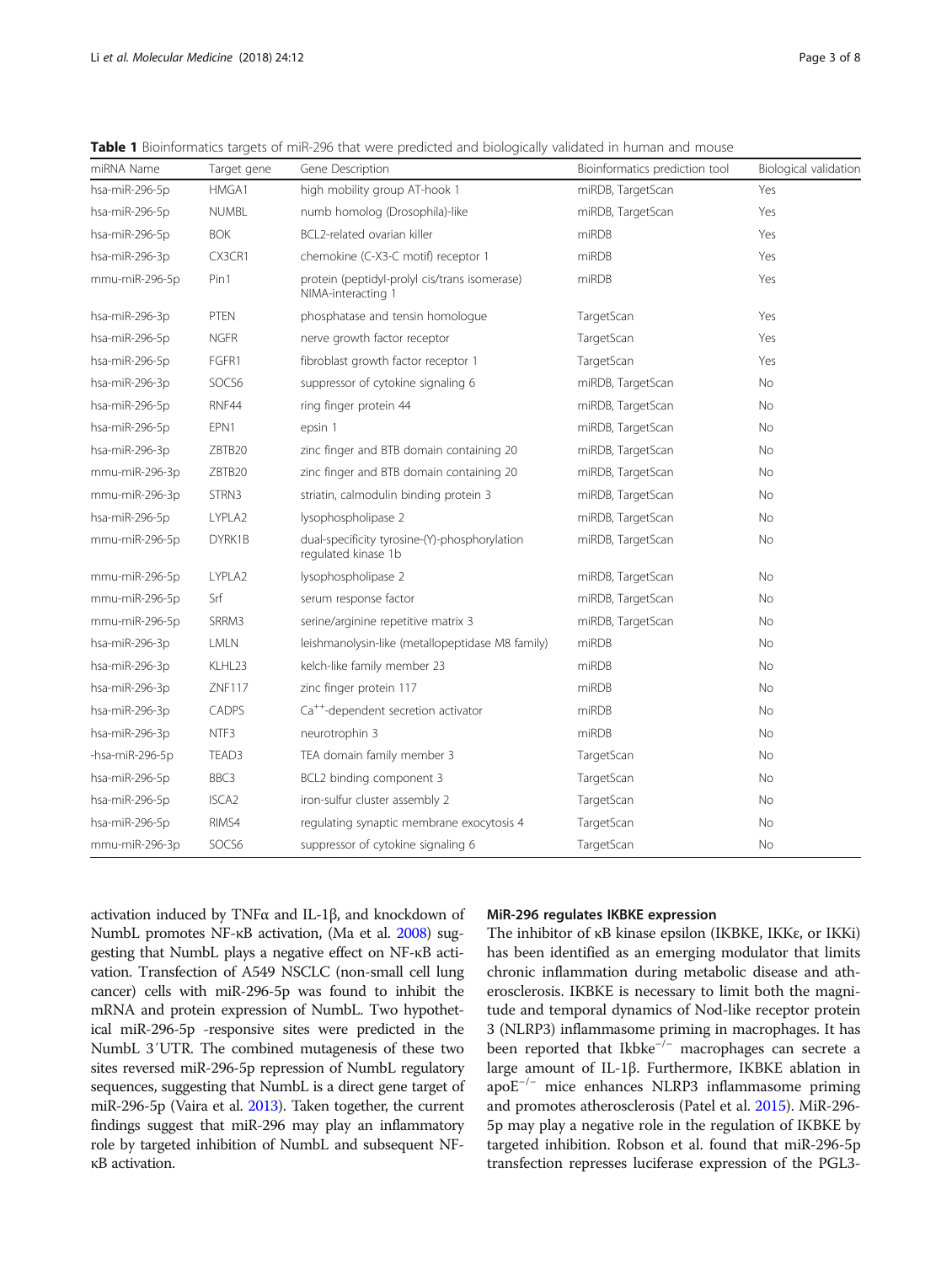| Target gene Pathways |                            | Function                            | Potential<br>effect in As | Ref.                                                                                                           |
|----------------------|----------------------------|-------------------------------------|---------------------------|----------------------------------------------------------------------------------------------------------------|
| <b>HGS</b>           | PDGFR-B, VEGFR2            | pro-angiogenesis                    |                           | (Würdinger et al. 2008)                                                                                        |
| ?                    | DII4/Notch                 | pro-angiogenesis                    |                           | (Feng et al. 2015)                                                                                             |
| <b>NUMBL</b>         | $NF - KB$                  | pro-inflammatory                    |                           | ((Zhai et al. 2016); (Vaira et al. 2013))                                                                      |
| <b>IKBKE</b>         | NLRP3                      | pro-inflammatory                    |                           | ((Robson et al. 2012); (Patel et al. 2015))                                                                    |
| SOCS-2               | M1 macrophage polarization | pro-inflammatory                    |                           | ((Spence et al. 2013); (Lee et al. 2016))                                                                      |
| Scrib                | M1 macrophage polarization | pro-inflammatory                    |                           | ((Zheng et al. 2016); (Vaira et al. 2012))                                                                     |
| Scrib                | <b>ROS</b>                 | pro-inflammatory                    |                           | ((Zheng et al. 2016); (Vaira et al. 2012))                                                                     |
| ICAM-1               | directly                   | anti-adhesion                       |                           | (Liu et al. 2013)                                                                                              |
| CX3CR1               | directly                   | anti-adhesion                       |                           | ((Wouters et al. 2017); (Luo and Lin 2016))                                                                    |
| MDR1                 | directly                   | intestinal cholesterol reabsorption |                           | (Tous et al. 2005); (Hong et al. 2010))                                                                        |
| WNK4                 | directly                   | hypertension                        |                           | ((Takahashi et al. 2017); (Mao et al. 2010); (Li et al. 2011))                                                 |
| p21 <sup>WAF1</sup>  | directly                   | proliferation                       |                           | ((Khanna 2009); (Yang et al. 1996); (Yoon et al. 2011))                                                        |
| p53                  | p21 <sup>WAF1</sup>        | proliferation                       |                           | (Guevara et al. 1999); (Yoon et al. 2011))                                                                     |
| p27                  | directly                   | proliferation                       |                           | ((Hong et al. 2010); (Diez-Juan and Andres 2001))                                                              |
| <b>PTEN</b>          | directly                   | proliferation                       |                           | ((Yuan et al. 2012); (Li et al. 2009); (Chen et al. 2004);<br>(Huang and Kontos 2002); (Kakizaki et al. 2017)) |
| <b>NGFR</b>          | directly                   | anti-apoptosis                      |                           | ((Chaldakov et al. 2001); (Wang et al. 2000);<br>(Lee et al. 2016))                                            |
| Caspase-8            | directly                   | anti-apoptosis                      |                           | (Lee et al. 2016)                                                                                              |

<span id="page-3-0"></span>Table 2 The target genes of miR-296 and its roles in atherosclerosis

↑, stimulatory effect; ↓, inhibitory effect; As, atherosclerosis

IKBKE luciferase vector, whereas anti-miR-296-5p transfection activates luciferase expression of the PGL3-IKBKE luciferase vector (Robson et al. [2012](#page-7-0)). In addition, it was reported that miR-296-5p does not have any remarkable effect on pGL3-IKBKE-3′UTR-mut construct with a mutated target site (Robson et al. [2012.](#page-7-0)) Thus, it is possible that miR-296-5p may promote inflammation and atherosclerosis through directly targeting IKBKE.

### MiR-296 regulates macrophage polarization

It has been widely acknowledged that M1-polarized macrophages play a pro-inflammatory role in atherosclerosis, whereas M2-polarized macrophages possess an anti-inflammatory effect (De Paoli et al. [2014;](#page-6-0) Tabas and Bornfeldt [2016\)](#page-7-0). Suppressors of cytokine signaling (SOCS) may be a candidate for controlling leukocyte differentiation and helping shape inflammatory reactions. Recent studies have shown that SOCS facilitates macrophage development and polarization by regulating cytokine expression. SOCS-2 can direct the polarization toward M2 macrophages, and the absence of SOCS-2 resulted in increased polarization toward M1 macrophages (Spence et al. [2013](#page-7-0)). Overexpression of miR-296-3p decreased the expression of SOCS-2. The underlying mechanism may be that miR-296-3p inhibits the expression of STAT5A, which reportedly activates the expression of SOCS-2 at the transcriptional level (Lee et al. [2016\)](#page-7-0). Therefore, miR-296-3p may regulate

macrophage polarization toward M1 macrophages by downregulating the STAT5A-SOCS-2 pathway.

The polarity protein Scribble (Scrib) is involved in infection and inflammation. Downregulation of Scrib expression significantly impaired phorbol 12-myristate 13-acetate (PMA)-induced generation of reactive oxygen species (ROS) in macrophages. Furthermore, the ablation of Scrib promotes M1 macrophage polarization and inflammation (Zheng et al. [2016\)](#page-7-0). Interestingly, the absence of miR-296 causes an aberrant increase in and mislocalization of Scrib in human tumors, leading to exaggerated random cell migration, and tumor cell invasion (Vaira et al. [2012\)](#page-7-0). Further studies have demonstrated that miR-296 can significantly suppress Scrib protein expression by inhibiting Scrib 3′UTR activity, in which Scrib was validated as a target gene directly suppressed by miR-296. These results suggest that miR-296 promotes macrophage polarization toward M1 macrophages probably by repressing Scrib expression.

# MiR-296 regulates adhesion molecules

Adhesion molecules play an important role in mediating the adhesion of leukocytes and monocytes to endothelial cells, which can accelerate arteriosclerosis development. Intercellular adhesion molecule-1 (ICAM-1) is considered as one of the important risk factors involved in atherosclerosis progression. Liu et al. observed that exogenous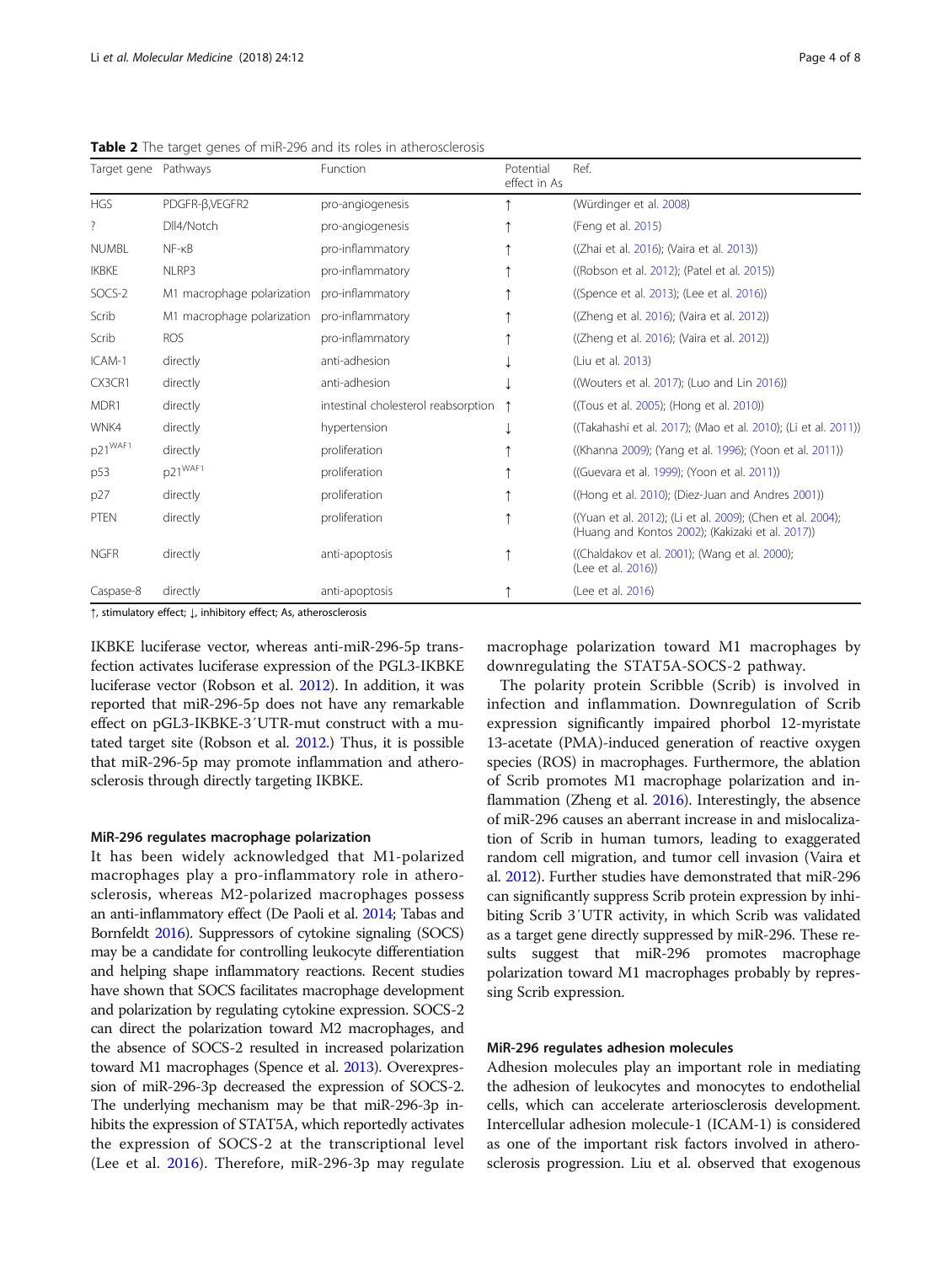expression of miR-296-3p significantly inhibits the luciferase activity of the wild-type 3′UTR of the human ICAM-1 reporter, but does not affect the luciferase activity of the mutant reporter. Furthermore, ICAM-1 protein is downregulated in P69-miR-296-3p cell lines and is reversely upregulated in M12-antimiR-296-3p cell lines, as analyzed by both flow cytometry and immunoblotting (Liu et al. [2013\)](#page-7-0). These results demonstrate that miR-296-3p inhibits the expression of ICAM-1 and may be involved in the regression of atherosclerosis.

CX3C chemokine receptor 1 (CX3CR1) has been identified as an important adhesion molecule in migration, adhesion and recruitment of monocytes during the pathogenesis of atherosclerosis (Wouters et al. [2017\)](#page-7-0) CX3CR1 was validated as one of the direct target genes of miR-296-3p. Dual reporter assays have shown that introduction of miR-296- 3p in A549 cells inhibits the activity of a luciferase reporter fused to the wild-type 3′UTR of CX3CR1, but does not inhibit that of a reporter fused to a mutant version of the 3′ UTR. The introduction of miR-296-3p in A549 and H157 cells reduces CX3CR1 expression at the mRNA and protein levels (Luo and Lin [2016](#page-7-0)). These results suggest that miR-296-3p may inhibit monocyte adhesion through targeting CX3CR1.

# MiR-296 in cholesterol metabolism

Multidrug resistance protein 1 (MDR1), also known as ATP-binding cassette sub-family B member 1 (ABCB1) or P-glycoprotein 1, is an important protein of cell membrane that functions as a regulator of cholesterol metabolism. In vitro and in vivo studies have shown that MDR1 could redistribute cholesterol from the inner leaflet of the membrane to the outer leaflet (Garrigues et al. [2002](#page-7-0)) or from the membrane to the endoplasmic reticulum to enhance cholesterol esterification (Batetta et al. [2001](#page-6-0)). Furthermore, MDR1 could be involved in the intestinal cholesterol reabsorption and the susceptibility to atherosclerosis (Tous et al. [2005](#page-7-0)). The studies have shown that downregulation of miR-296 results in a significant decrease in MDR1 expression. In addition, cotransfection of the MDR1 reporter gene with an increasing amount of antagomirs of miR-296 results in a substantially linear decrease in MDR1 promoter activity, indicating that MDR1 may be a target gene for miR-296 (Hong et al. [2010](#page-7-0)). However, the mechanism for miR-296 to up-regulate MDR1 is not clear. It was assumed that the effects of miR-296 might depend on not only the promoter sequences but also the association of miR-296 with different cofactors. These studies suggest miR-296 may regulate cholesterol metabolism and promote the formation of atherosclerotic lesions.

# MiR-296 in hypertension

With-no-lysine kinase 4 (WNK4) regulates electrolyte homeostasis and blood pressure. WNK4 is a hypertension

causing gene involved in the regulation of salt-sensitive hypertension (Takahashi et al. [2017\)](#page-7-0). Human WNK4 (hWNK4) 3′UTR acts as the enhancer through distant crosstalk with the hWNK4 promoter in a cell-specific manner. Meanwhile, the hWNK4 3′UTR contains a miR-296 binding site as predicted by bioinformatics algorithms and confirmed by a reporter assay. MiR-296 was able to downregulate the expression of hWNK4 at the posttranscriptional level in cell-specific pattern as shown by real-time quantitative PCR and western blot assays (Mao et al. [2010](#page-7-0)). These data demonstrate that miR-296 may regulate blood pressure by suppressing hWNK4 expression through targeting on its 3′UTR. In addition, Li et al. analyzed that the expression levels of some selected miRNAs, including miR-296-5p, in circulating endothelial cells and endothelial progenitor cells and found that the expression of miR-296-5p is lower in hypertensive patients than healthy control subjects, (Li et al. [2011](#page-7-0)) suggesting its potential role in the regulation of blood pressure.

# MiR-296 in cellular proliferation and apoptosis MiR-296 regulates cell proliferation

It has been shown that overexpression of miR-296-5p significantly promotes gastric cancer growth, (Li et al. [2014](#page-7-0)) suggesting that miR-296-5p may have a role in cell proliferation. It is known that induction of endogenous p53, (Guevara et al. [1999\)](#page-7-0) p21<sup>WAF1</sup> (Khanna [2009;](#page-7-0) Yang et al. [1996](#page-7-0)) or p27(Diez-Juan and Andres [2001\)](#page-6-0) limits the hyperplastic growth of vascular smooth muscle cells (VSMCs) and macrophages and protects against dietinduced atherosclerosis. In addition, p53/p21 axis plays a central role in the DNA damage response and cell cycle control (Pelletier et al. [2012](#page-7-0)). Yoon and his colleagues reported that synthetic pre-miR-296-transfected cells show the decreased levels of p53 and  $p21^{WAF1}$  transcripts, and anti-miR-296 increases p53 and  $p21^{WAF1}$  transcript levels. By monitoring the activities of a luciferase reporter connected to  $p53$  and  $p21^{WAF1}$  untranslated regions, those authors demonstrated that miR-296 has a weak but significant effect on the luciferase-p53–3′UTR, and it interacts with the p21WAF1 HU region in 3′UTR and decreases p21WAF1 mRNA level (Yoon et al. [2011](#page-7-0)). MiR-296 also regulates the expression of p27. In miR-296 antagomirtreated cells, both the protein and mRNA levels of p27 were decreased, suggesting both transcriptional and translational regulation of p27 by miR-296 (Hong et al. [2010\)](#page-7-0). miR-296 may promote proliferation of VSMCs and macrophages through inhibition of p53,  $p21^{WAF1}$ and p27.

The phosphatase and tensin homologue (PTEN) gene is protective in the progression of atherosclerosis (Li et al. [2009;](#page-7-0) Yuan et al. [2012](#page-7-0)). Overexpression of PTEN was found to inhibit PDGF-induced phosphorylation of protein kinase B (Akt), p70-S6 kinase, glycogen synthase kinase 3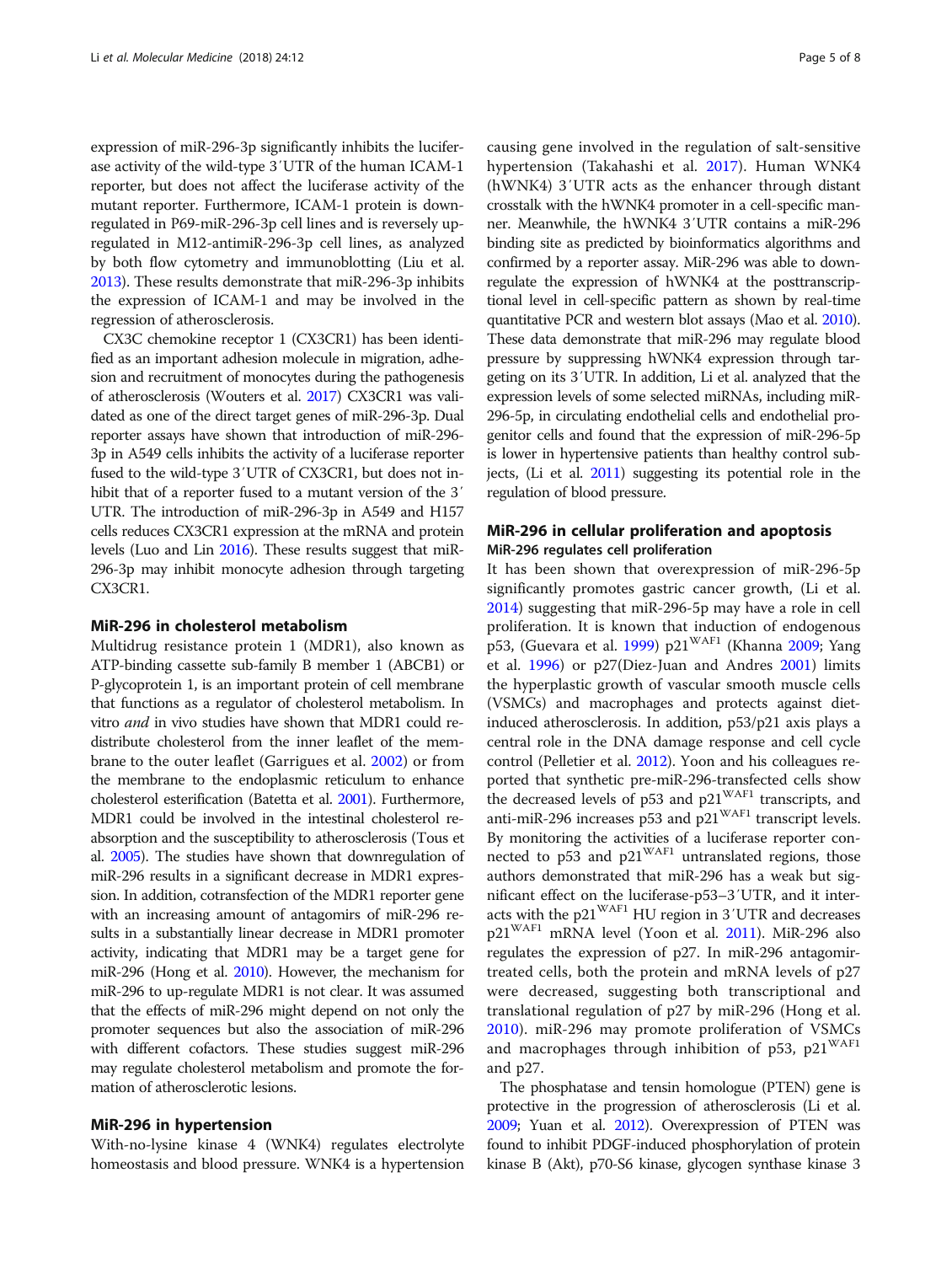

(GSK3), and thus results in decreased cell proliferation and migration in VSMCs (Chen et al. [2004](#page-6-0); Huang and Kontos [2002;](#page-7-0) Yuan et al. [2012](#page-7-0)). More recently, Kakizaki and his colleagues found that PTEN is a direct target of miR-296- 3p (Kakizaki et al. [2017\)](#page-7-0). The 3′UTR of PTEN harbors a putative miRNA binding site, which has been shown to specifically bind to miR-296-3p. Following transfection with the miR-296-3p, the protein levels of PTEN was markedly decreased. Further analysis showed that miR-296-3p can regulate the phosphoinositide 3-kinase (PI3K)/Akt signaling pathway by targeting PTEN (Kakizaki et al. [2017\)](#page-7-0). These studies suggest that miR-296-3p has an important role in regulating proliferation and migration of VSMCs by directly targeting the PTEN 3′UTR for repression.

# MiR-296 regulates apoptosis

MiR-296 may also suppress apoptosis through nerve growth factor receptor (NGFR) and caspase-8. NGFR, also known as p75NTR, is a neurotrophin receptor that is involved in the pathogenesis of arterial diseases, which is highly expressed in the atherosclerotic adventitia (Chaldakov et al. [2001](#page-6-0)). NGFR is expressed exclusively in neointimal VSMCs, and the binding of the neurotrophins to NGFR induces cellular apoptosis (Wang et al. [2000](#page-7-0)). Lee et al. found that the 3′UTR of NGFR harbors

a putative miRNA binding site, which specifically binds to miR-296-5p as validated using a luciferase reporter assay. Moreover, the protein and mRNA expression of NGFR is downregulated by miR-296-5p, suggesting that NGFR may be a novel target of miR-296-5p. (Lee et al. [2016](#page-7-0)). Furthermore, caspase-8, which plays an obligatory role in apoptosis initiation, is also a target of miR-296- 5p. MiR-296-5p can directly bind to the 3′UTR of caspase-8 and downregulate its protein and mRNA expression (Lee et al. [2016\)](#page-7-0). In addition, upregulation of miR-296-3p could reduce the resistance of αTC1–6 cells to apoptosis induced by cytokines, include IFN-γ, IL-1β and TNF-α. MiR-298-5p, which is located in the same chromosome locus, as miR-296-3p, also has similar effects on apoptosis (Barbagallo et al. [2013](#page-6-0)).

# **Conclusions**

MiR-296 can play a critical role in the initiation and progression of atherosclerosis through regulating its target gene expression. These target genes of miR-296 are involved in the modulation of angiogenesis, inflammatory response, cholesterol metabolism, hypertension, cellular proliferation and apoptosis (Fig. 2).

The immunomodulatory role of miR-296 appears complicated. The role of miR-296 as potent regulators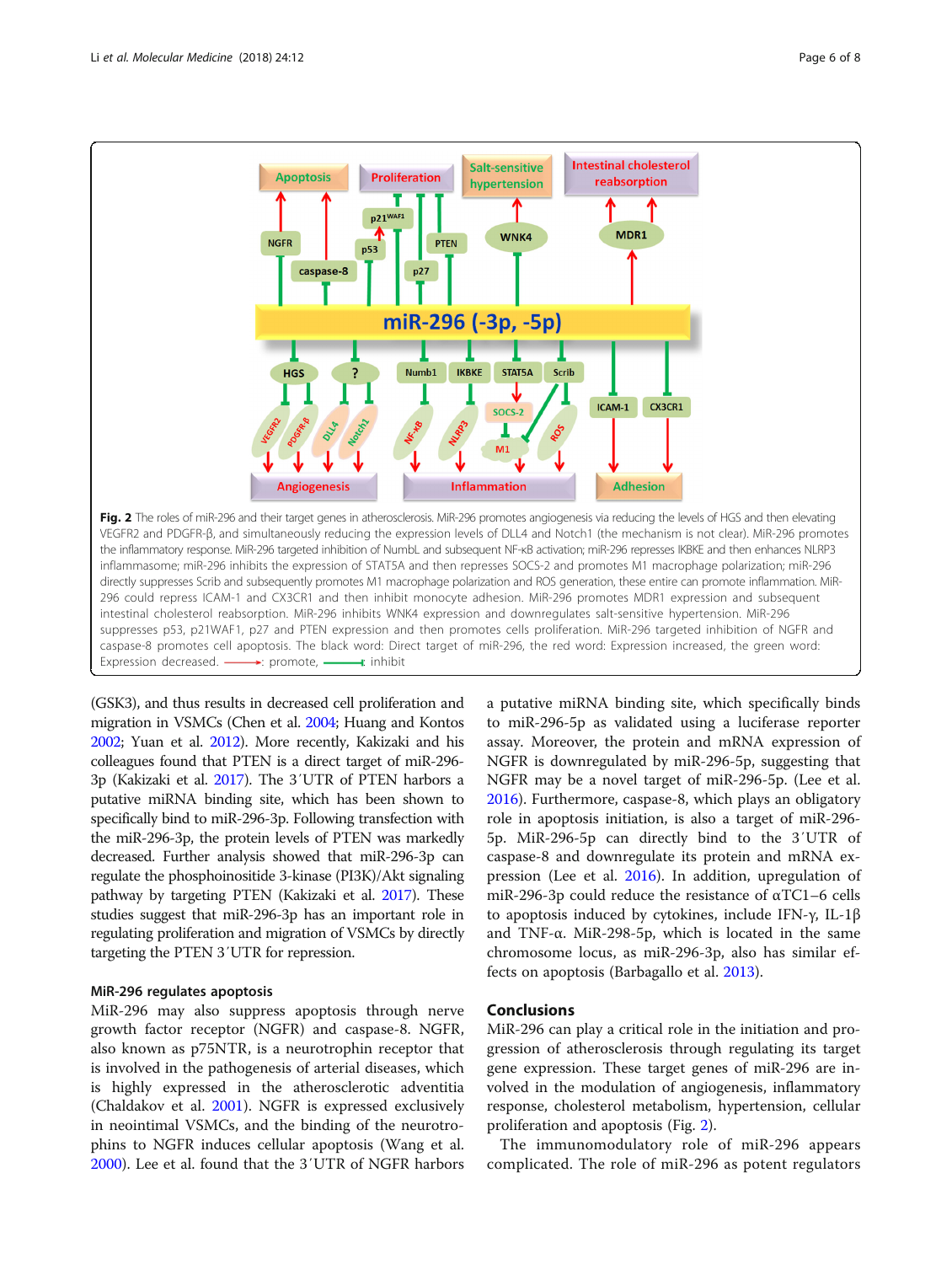<span id="page-6-0"></span>of angiogenic phenotype has been widely accepted. Overexpression of miR-296 can increase the expression levels of VEGF, and simultaneously inhibit the Notch pathway (Feng et al. [2015\)](#page-7-0). It does not conform to the fact that activation of VEGF signaling increases the expression of Notch ligand DLL4, suggesting that miR-296 may regulate multiple target genes to promote angiogenesis. However, miR-296-3p has the potential to inhibit atherosclerosis by regulating adhesion molecules, including ICAM-1 and CX3CR1 (Liu et al. [2013;](#page-7-0) Luo and Lin [2016\)](#page-7-0). Furthermore, miR-296 also exhibits an anti- hypertensive effect by suppressing hWNK4 expression, (Mao et al. [2010\)](#page-7-0) because there is a low expression of miR-296-5p in hypertensive patients compared with healthy control subjects (Li et al. [2011](#page-7-0)). In addition, miR-296-3p can reduce the resistance of αTC1–6 cells to apoptosis induced by cytokines, such as IFN-γ, IL-1β and TNF- $\alpha$ , suggesting its involvement in the regulation of Type 2 diabetes (Barbagallo et al. 2013; Dunning and Gerich 2007). Taken together, increasing evidence supports the hypothesis that miR-296 may be served as a potential indicator of atherosclerosis.

# Future perspectives and challenges

In the future, ongoing studies of miR-296 will be necessary to clarify its role in atherosclerosis and animal models of various diseases. There are some significant and insightful questions that need to be answered: 1) what regulates miR-296 levels in the biological process of atherosclerosis? 2) How does a single miR-296 strictly regulate the expression of multi-target genes in vivo and in vitro? 3) Are there more miR-296 target genes that can affect the development and progression of atherosclerosis? 4) Does miR-296 influence the progress of atherosclerosis by targeting different signaling pathways in different cell types and tissues? Finally, it remains to be investigated whether miR-296 can be served as a diagnostic and prognostic marker for atherosclerosis based on the identified roles. Given that the functions of miR-296, in particular, its roles in atherosclerosis, have not been researched extensively, understanding the molecular mechanisms and cellular pathways controlled by miR-296 will certainly promote promoting miR-296 research in atherosclerosis.

### Acknowledgements

Not applicable

#### Funding

This work was supported in part by the National Natural Sciences Foundation of China (81660082) and the Guangxi Natural Sciences Foundation (AA139209).

#### Availability of data and materials

Not applicable

# Authors' contributions

Conception and design: G-JZ and P-PH. Manuscript writing: HL and X-PO. Collection and assembly of data: TJ and X-LZ. Final approval of manuscript: All authors.

#### Ethics approval and consent to participate

Not applicable

### Consent for publication

Not applicable

#### Competing interests

The authors declare that they have no competing interests.

#### Publisher's Note

Springer Nature remains neutral with regard to jurisdictional claims in published maps and institutional affiliations.

#### Author details

<sup>1</sup>The Clinic Medical College, Guilin Medical University, No. 1 Zhiyuan Road Guilin, Guangxi 541100, China. <sup>2</sup> Hunan Province Cooperative innovation Center for Molecular Target New Drug Study, 28 West Changsheng Road, Hengyang, Hunan 421001, China. <sup>3</sup>Department of Physiology, The Neuroscience Institute, Medical College, University of South China, Hengyang, Hunan 421001, China. <sup>4</sup>Department of Practice educational, Office of Academic Affairs, Guilin Medical University, Guilin 541100, China. 5 Department of Biochemistry and Molecular Biology, The Libin Cardiovascular Institute of Alberta, The University of Calgary, Health Sciences Center, 3330 Hospital Dr. NW, Calgary, AB T2N 4N1, Canada. <sup>6</sup>Nursing School, University of South China, Hengyang, Hunan 421001, China. <sup>7</sup>Department of Histology and Embryology, Guilin Medical University, Guilin, Guangxi 541004, China. <sup>8</sup>Key Laboratory of Molecular Targets & Clinical Pharmacology, School of Pharmaceutical Sciences, Guangzhou Medical University, Guangzhou, Guangdong 511436, China.

# Received: 24 January 2018 Accepted: 6 March 2018 Published online: 26 March 2018

#### References

- Andreou I, Sun X, Stone PH, et al. miRNAs in atherosclerotic plaque initiation, progression, and rupture[J]. Trends Mol Med. 2015;21(5):307–18.
- Barbagallo D, Piro S, Condorelli AG, et al. miR-296-3p, miR-298-5p and their downstream networks are causally involved in the higher resistance of mammalian pancreatic alpha cells to cytokine-induced apoptosis as compared to beta cells[J]. BMC Genomics. 2013;14:62.
- Barquera S, Pedroza-Tobias A, Medina C, et al. Global overview of the epidemiology of atherosclerotic cardiovascular disease[J]. Arch Med Res. 2015;46(5):328–38.
- Batchelor TT, Sorensen AG, di Tomaso E, et al. AZD2171, a pan-VEGF receptor tyrosine kinase inhibitor, normalizes tumor vasculature and alleviates edema in glioblastoma patients[J]. Cancer Cell. 2007;11(1):83–95.
- Batetta B, Mulas MF, Petruzzo P, et al. Opposite pattern of MDR1 and caveolin-1 gene expression in human atherosclerotic lesions and proliferating human smooth muscle cells[J]. Cell Mol Life Sci. 2001;58(8):1113–20.
- Buckley ML, Ramji DP. The influence of dysfunctional signaling and lipid homeostasis in mediating the inflammatory responses during atherosclerosis[J]. Biochim Biophys Acta. 2015;1852(7):1498–510.
- Camaré C, Pucelle M, Nègre-Salvayre A, et al. Angiogenesis in the atherosclerotic plaque[J]. Redox Biol. 2017;12:18–34.
- Chaldakov GN, Stankulov IS, Fiore M, et al. Nerve growth factor levels and mast cell distribution in human coronary atherosclerosis[J]. Atherosclerosis. 2001;159(1):57–66.
- Chen WJ, Lin KH, Lai YJ, et al. Protective effect of propylthiouracil independent of its hypothyroid effect on atherogenesis in cholesterol-fed rabbits: PTEN induction and inhibition of vascular smooth muscle cell proliferation and migration[J]. Circulation. 2004;110(10):1313–9.
- De Paoli F, Staels B, Chinetti-Gbaguidi G. Macrophage phenotypes and their modulation in atherosclerosis[J]. Circ J. 2014;78(8):1775–81.
- Diez-Juan A, Andres V. The growth suppressor p27(Kip1) protects against dietinduced atherosclerosis[J]. FASEB J. 2001;15(11):1989–95.
- Dunning BE, Gerich JE. The role of alpha-cell dysregulation in fasting and postprandial hyperglycemia in type 2 diabetes and therapeutic implications[J]. Endocr Rev. 2007;28(3):253–83.
- Ebert MS, Sharp PA. Roles for microRNAs in conferring robustness to biological processes[J]. Cell. 2012;149(3):515–24.